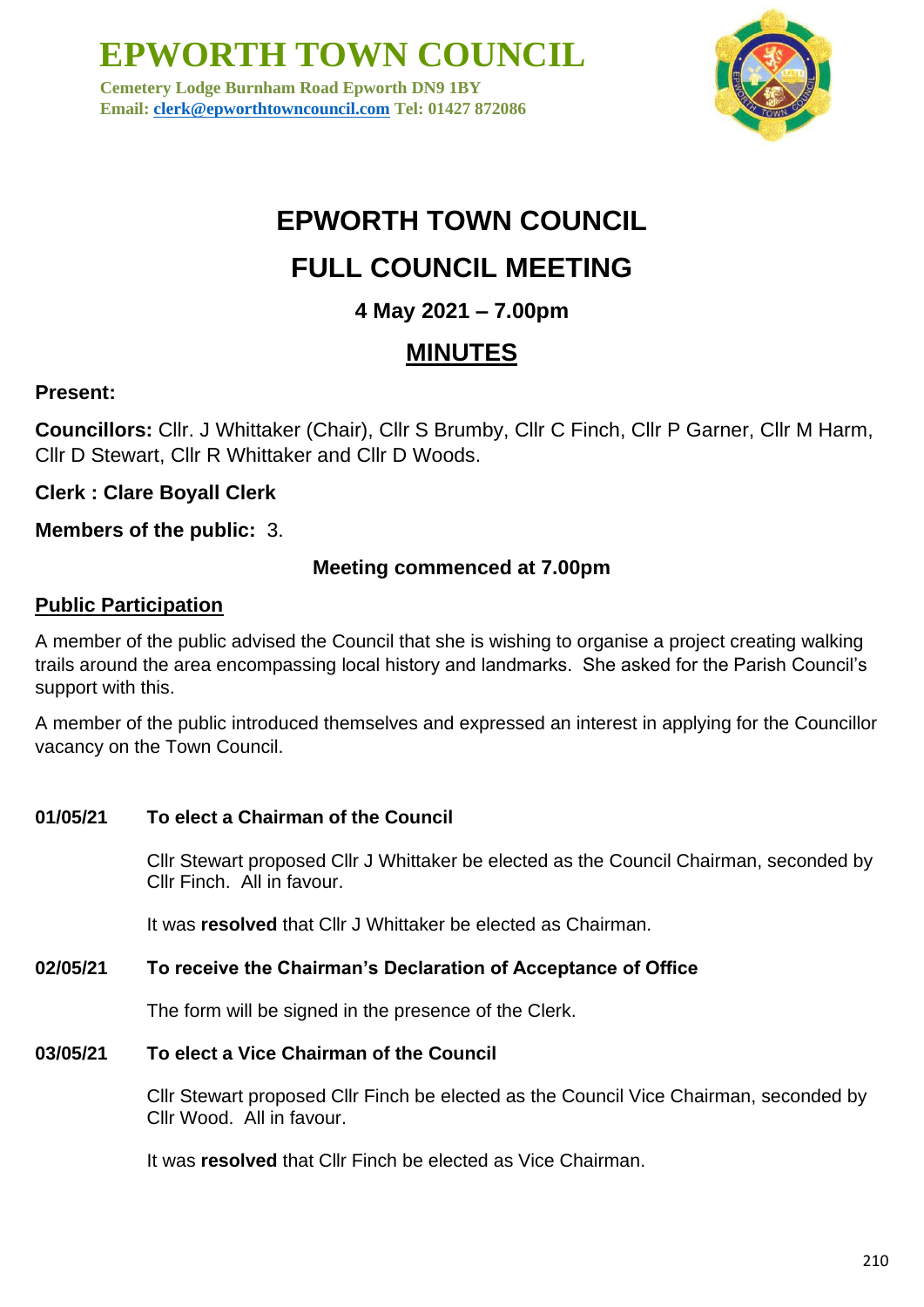**Cemetery Lodge Burnham Road Epworth DN9 1BY Email: [clerk@epworthtowncouncil.com](mailto:clerk@epworthtowncouncil.com) Tel: 01427 872086**



### **04/05/21 To receive the Vice Chairman's Declaration of Acceptance of Office**

The form will be signed in the presence of the Clerk.

**05/05/21 To record the names of members present**

Noted.

**06/05/21 To receive apologies of absence**

None.

**07/05/21 To receive Declarations of Interest by any member of the Council** in respect of the agenda items listed below. Members declaring interests should identify the agenda item and type of interest being declared. *(Localism Act 2011 Code of Conduct).*

Cllr R Whittaker Item No 17/5/21

**08/05/21 To note dispensations** given to any member in respect to items on the agenda (*Localism Act 2011 and the Code of Conduct*).

None received.

### **09/05/21 To review Councillors' Declaration of Interest and receive any changes**

No changes necessary.

### **10/05/21 To receive the Chairman's Announcements**

The Chair thanked the Council for re-election and advised that he was looking forward to the coming year.

The hanging baskets will be in place at the beginning of June.

The handyman is now in post and the arrangement is working well.

The Chair advised that an extraordinary meeting will be needed at the end of June to resolve the annual audit documentation.

### **11/05/21 To receive reports from Ward Councillors**

No report available.

### **12/05/21 To receive the Clerk's Report**

The Clerk advised that there is no report this month due to the small amount of time she has been in post. There will be a full report at the next full Council meeting. She also advised that she had spoken to the internal auditor and the audit is almost complete.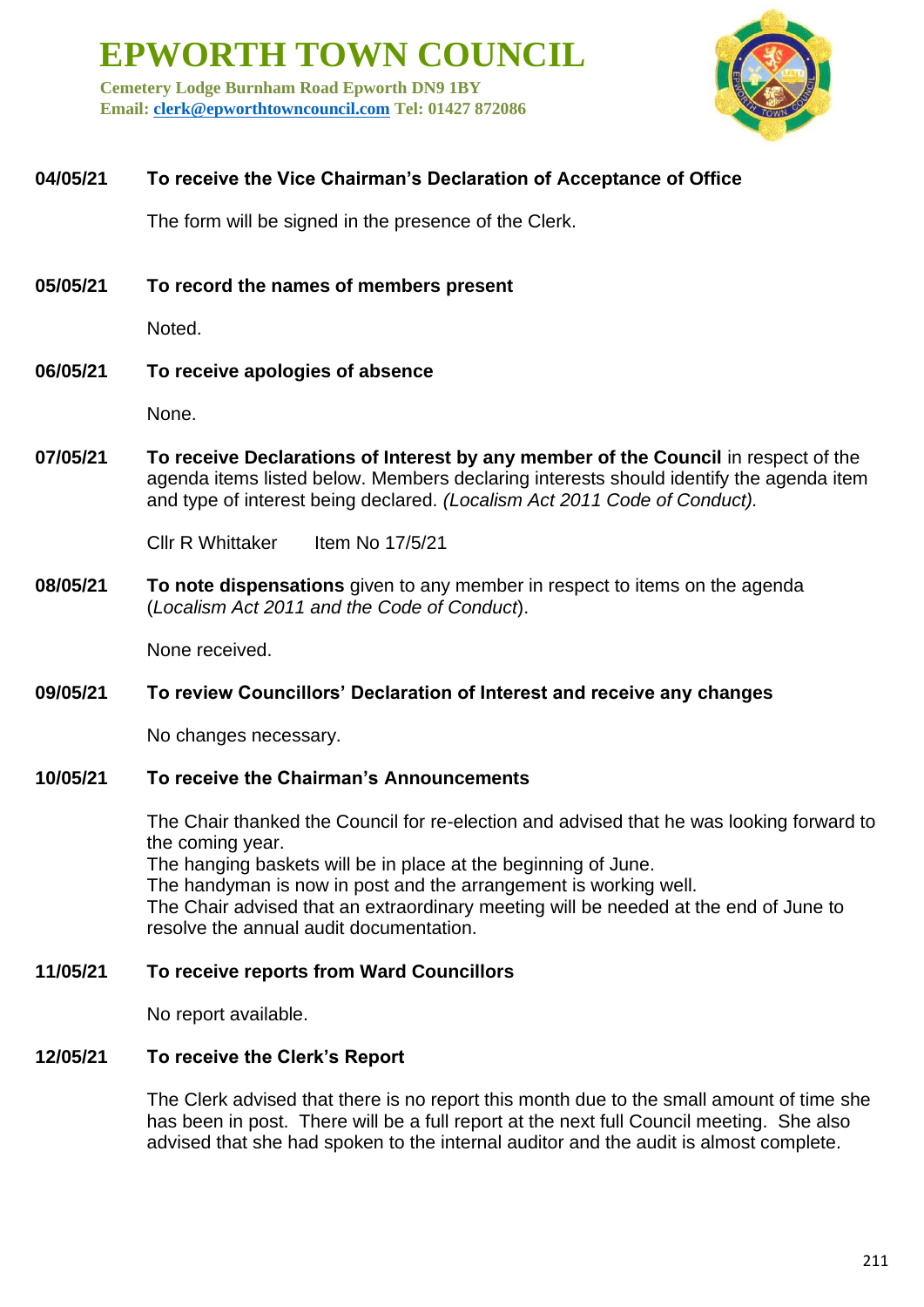**Cemetery Lodge Burnham Road Epworth DN9 1BY Email: [clerk@epworthtowncouncil.com](mailto:clerk@epworthtowncouncil.com) Tel: 01427 872086**



### **13/05/21 To resolve the Draft Minutes of the Full Council Meeting held on 6 April 2021**

Cllr Stewart proposed that the draft minutes of the Full Council meeting held on 6 April 2021 be accepted as a true record, seconded by Cllr Finch. All in favour.

It was **resolved** that the draft minutes of the Full Council meeting held on 6 April 2021 be accepted as a true record.

### **14/05/21 To resolve the Draft Minutes of the Planning Meeting held on 19 April 2021**

Cllr R Whittaker proposed that the draft minutes of the Planning Committee meeting held on 19 April 21 be accepted as a true record, seconded by Cllr Stewart. All in favour.

It was **resolved** that the draft minutes of the Planning Committee meeting held on 19 April 2021 be accepted as a true record.

Cllr Harm joined the meeting.

### **15/05/21 To resolve the Draft Minutes of the Combined Cemetery and Environment Committee held on 19 April 2021**

Cllr Woods proposed that the draft minutes of the combined Environment and Cemetery Committee meeting held on 19 April 2021 be accepted as a true record, seconded by Cllr Finch. All in favour

It was **resolved** that the draft minutes of the combined Environment and Cemetery Committee meeting held on 19 April 2021 be accepted as a true record.

### **16/05/21 To receive the Financial Reports and Bank Reconciliation**

The Chair reported that he had spoken to the RFO and that one of the figures of £9,991.85 in the current account No 2 column was incorrect. However, the closing bank balance figure for the year was correct. This will be corrected by the RFO.

Cllr Stewart proposed to accept the financial reports and bank reconciliation subject to the correction, seconded by Cllr Finch. All in favour.

It was **resolved** to accept the financial reports and bank reconciliation subject to the correction.

### **17/05/21 To receive the Schedule of Payments**

#### **Cheque Payments**

| N <sub>0</sub> | Payee   | Reason  | <b>VAT</b> | <b>Gross</b><br>Amount |
|----------------|---------|---------|------------|------------------------|
|                | Payroll | Month 1 |            | Confidential           |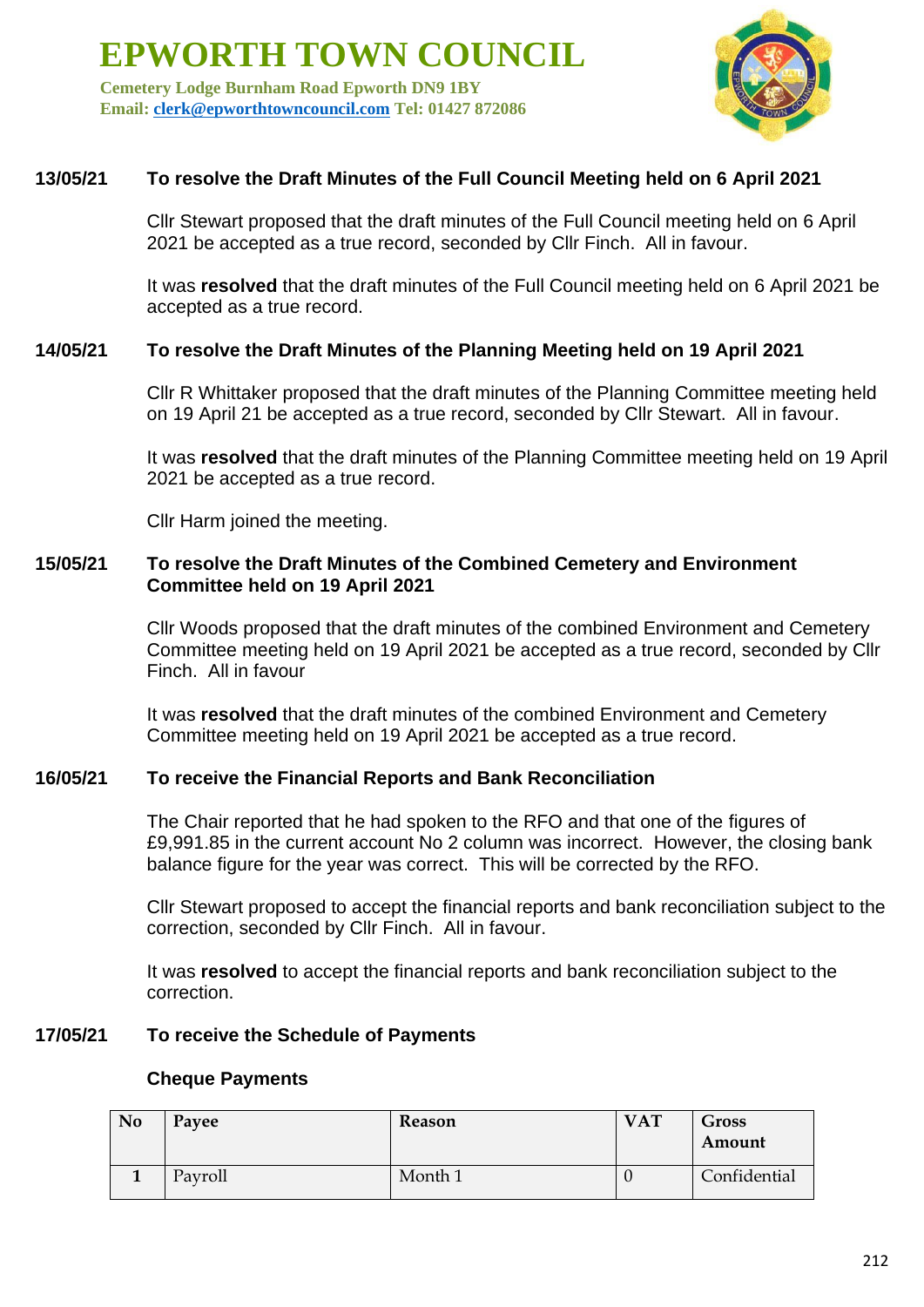**Cemetery Lodge Burnham Road Epworth DN9 1BY Email: [clerk@epworthtowncouncil.com](mailto:clerk@epworthtowncouncil.com) Tel: 01427 872086**



| $\overline{2}$          | Paul Hayward                             | $\theta$<br>Install boxes for planters |          | £140.00  |
|-------------------------|------------------------------------------|----------------------------------------|----------|----------|
| 3                       | Paul Hayward                             | Cemetery Grounds<br>Maintenance        | $\Omega$ | £2500.00 |
| $\overline{\mathbf{4}}$ | <b>Aglico formerly United</b><br>Carlton | Final Bill                             | £52.00   | £260.00  |
| 5                       | <b>ERNLLCA</b>                           | Annual Membership                      | $\theta$ | £1024.37 |
| 6                       | Torne Valley                             | <b>Cleaning Materials</b>              | £0.49    | £2.95    |
| $\overline{7}$          | <b>MWQA</b>                              | H&S Support                            | $\Omega$ | £50.00   |
| 8                       | M Addlesse                               | Mops                                   | £0.83    | £4.99    |
| 9                       | SP Davis Memorials Ltd                   | Repair to Headstones                   | £270.00  | £1620.00 |
| 10                      | Cllr R Whittaker                         | Capillary Matting                      | $\Omega$ | £4.99    |
| 11                      | <b>MKS</b> Groundcare                    | <b>Grass Cutting</b>                   | £40.00   | £240.00  |
| 12                      | Cowley Fire Protection                   | Fire Extinguisher Service              | £47.29   | £240.00  |
| 13                      | Clare Boyall                             | Stamps                                 | $\Omega$ | £13.02   |

### **Direct Debit Payments**

|                | N Lincs Council       | Trade Waste Final Bill      | £30.60 |
|----------------|-----------------------|-----------------------------|--------|
| $\overline{2}$ | <b>Everflow Water</b> | April Invoice               | £11.83 |
| 3              | N Lincs Council       | <b>Business Rates April</b> | £72.08 |
| 4              | N Lincs Council       | <b>Business Rates May</b>   | £71.00 |
| 5              | N Lincs Council       | <b>Trade Waste</b>          | £50.04 |

The Chair advised that line 3 cheque payment is on hold as this was based on a quotation for work. The work is not due to finish until September. Payments will be made in instalments.

The Chair also advised that line 12 cheque payment is to be cancelled as the company has agreed to adjust their invoice following a dispute regarding the work carried out.

Cllr Stewart proposed to approve the schedule of payment, seconded by Cllr Finch. All in favour.

It was **resolved** to approve the schedule of payment.

### **18/05/21 To Elect members of the Finance Committee**

Cllr J Whittaker, Cllr C Finch and Cllr D Stewart.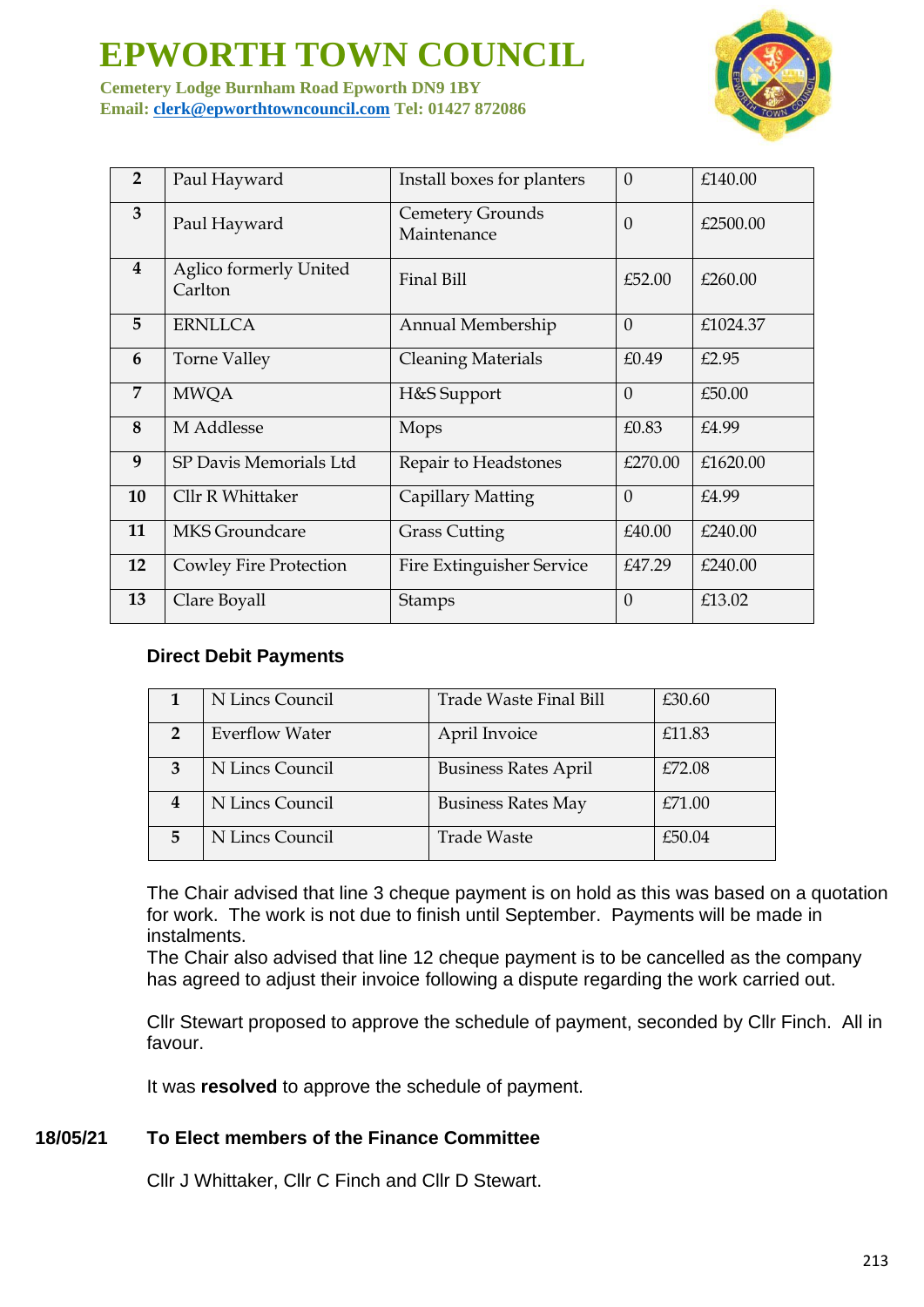**Cemetery Lodge Burnham Road Epworth DN9 1BY Email: [clerk@epworthtowncouncil.com](mailto:clerk@epworthtowncouncil.com) Tel: 01427 872086**



### **19/05/21 To Elect members of the Combined Cemetery and Environment Committee**

Cllr R Whittaker, Cllr Finch, Cllr D Woods, Cllr S Brumby and Cllr D Stewart.

### **20/05/21 To Elect members of the Planning Committee**

Cllr R Whittaker, Cllr P Garner and Cllr S Brumby. Cllr D Stewart will act as a reserve.

### **21/05/21 To receive and review the Council Policies (schedule attached)**

Cllr R Whittaker proposed that the Clerk compile a priority list of the policies and that 2 policies will be reviewed by the full Council per month, seconded by Cllr Finch. All in favour.

It was **resolved** that the Clerk compile a policy priority list and that 2 policies will be reviewed per month.

**22/05/21 Planning** Applications (Town & Country Planning Act 1990 as amended) **22.1 Application No:** PA/2021/696 **Proposal:** Application for determination of the requirement for prior approval of a household extension **Site Location:** 14 Blow Row, Epworth, DN9 1HP

Cllr Harm proposed to support this planning application, seconded by Cllr Brumby. All in favour.

It was **resolved** to support this planning application.

### **22.2 Application No:** PA/2021/700

**Proposal:** Planning permission to erect a two-storey rear extension **Site Location:** 10 Eastfield Road, Epworth, DN9 1JF

Cllr Harm proposed to support this planning application, seconded by Cllr Finch. All in favour.

It was **resolved** to support this planning application.

### **22.3 Application No:** PA/2021/766

**Proposal:** Planning permission to erect a single-storey side and rear extension with a roof terrace over

**Site Location:** White House, Turbary Road, Epworth Turbary, Epworth, DN9 1DY

At this point Cllr Whittaker declared an interest in this item.

Cllr Stewart proposed to support this planning application, seconded by Cllr Brumby. All those able to vote in favour.

It was **resolved** to support this planning application.

### **22.4 Application No:** PA/2021/755

**Proposal:** Advertisement consent to display a non-illuminated fascia sign to the front of the building, a non-illuminated fascia sign to the rear of the building and a projecting sign to the side of the building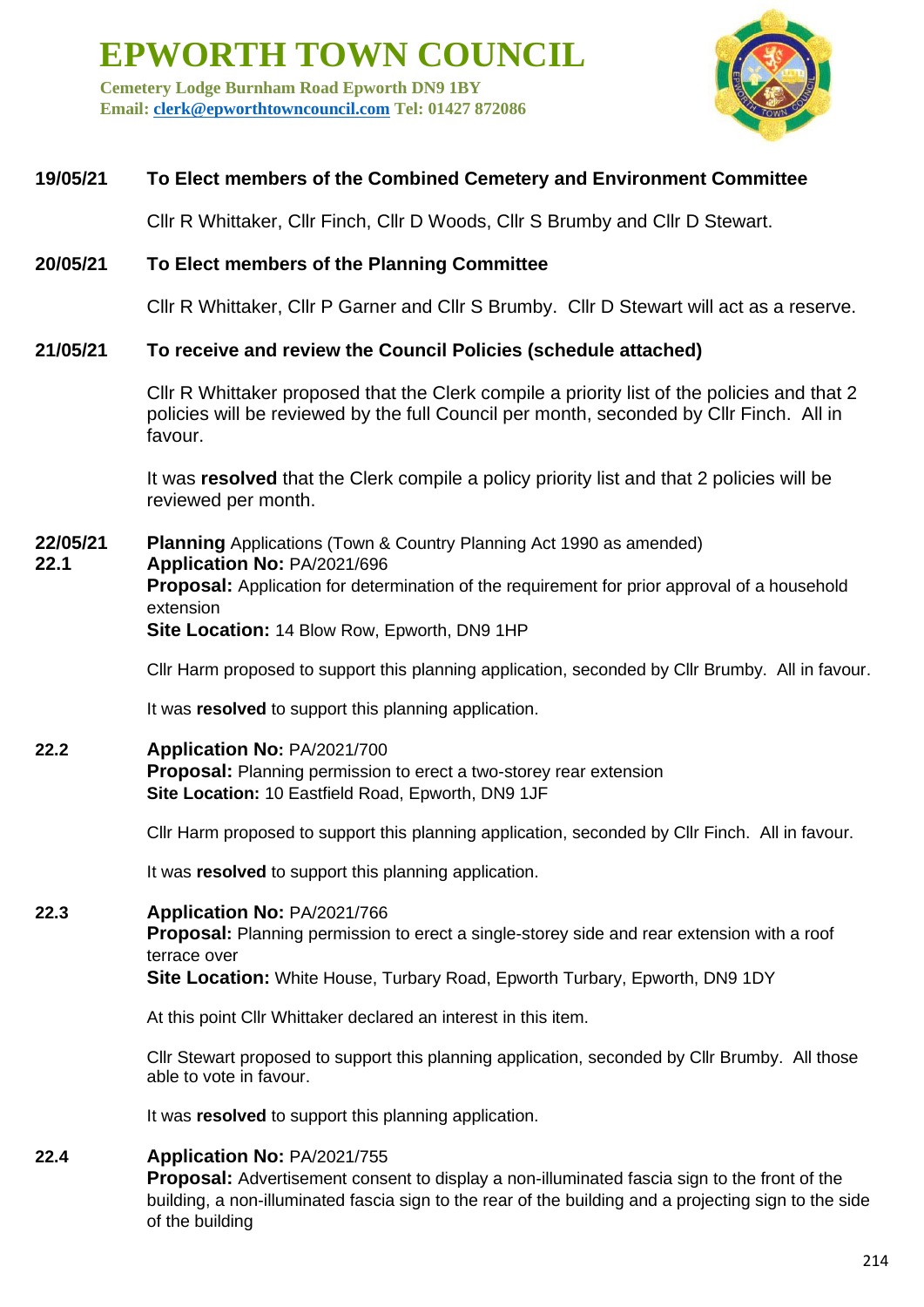**Cemetery Lodge Burnham Road Epworth DN9 1BY Email: [clerk@epworthtowncouncil.com](mailto:clerk@epworthtowncouncil.com) Tel: 01427 872086**



**Site Location:** Mowbray Arms, Mowbray Street, Epworth, DN9 1HR

Cllr Harm proposed to support this planning application, seconded by Cllr Woods. All in favour.

It was **resolved** to support this planning application.

### **22.5 Application No:** PA/2021/339

**Proposal:** Planning permission for change of use of land adjacent to premises to allow external seating area with permanent decking **Site Location:** 25-27 Queen Street, Epworth, DN9 1HG

This planning application was discussed at length. Cllr Stewart proposed to object to this planning application, seconded by Cllr Finch. 6 in favour, 2 against.

It was **resolved** to object to this planning application.

### **23/05/21 Planning Permission Granted**

PA/2021/282 PA/2021/119

Noted.

#### **24/05/21 Planning Appeal Decision** PA/2019/1800 - Dismissed.

Noted.

### **25/05/21 Cemetery Car Park Bin**

Cllr J Whittaker explained that the bin size is inadequate at the moment. Cllr Finch proposed to order a new 1100 litre bin to replace the existing bin, seconded by Cllr Brumby. All in favour.

It was **resolved** to replace the existing bin with a new 1100 litre bin.

### **26/05/21 Cemetery Lodge Survey**

The quotations for the treatment of the wooden timbers were discussed. Cllr Woods proposed to accept the quotation for £780 plus VAT but to remove the mole treatment leaving a cost of £680 plus VAT to the Council, seconded Cllr Stewart. All in favour.

It was **resolved** to accept the quotation at a cost of £680 plus VAT.

### **27/05/21 Chapel of Rest**

Cllr Stewart proposed to accept the quotations for the door mat and light bulbs needed for the Chapel of Rest, seconded by Cllr Woods. All in favour.

It was **resolved** to purchase the door mat and light bulbs for the Chapel of Rest.